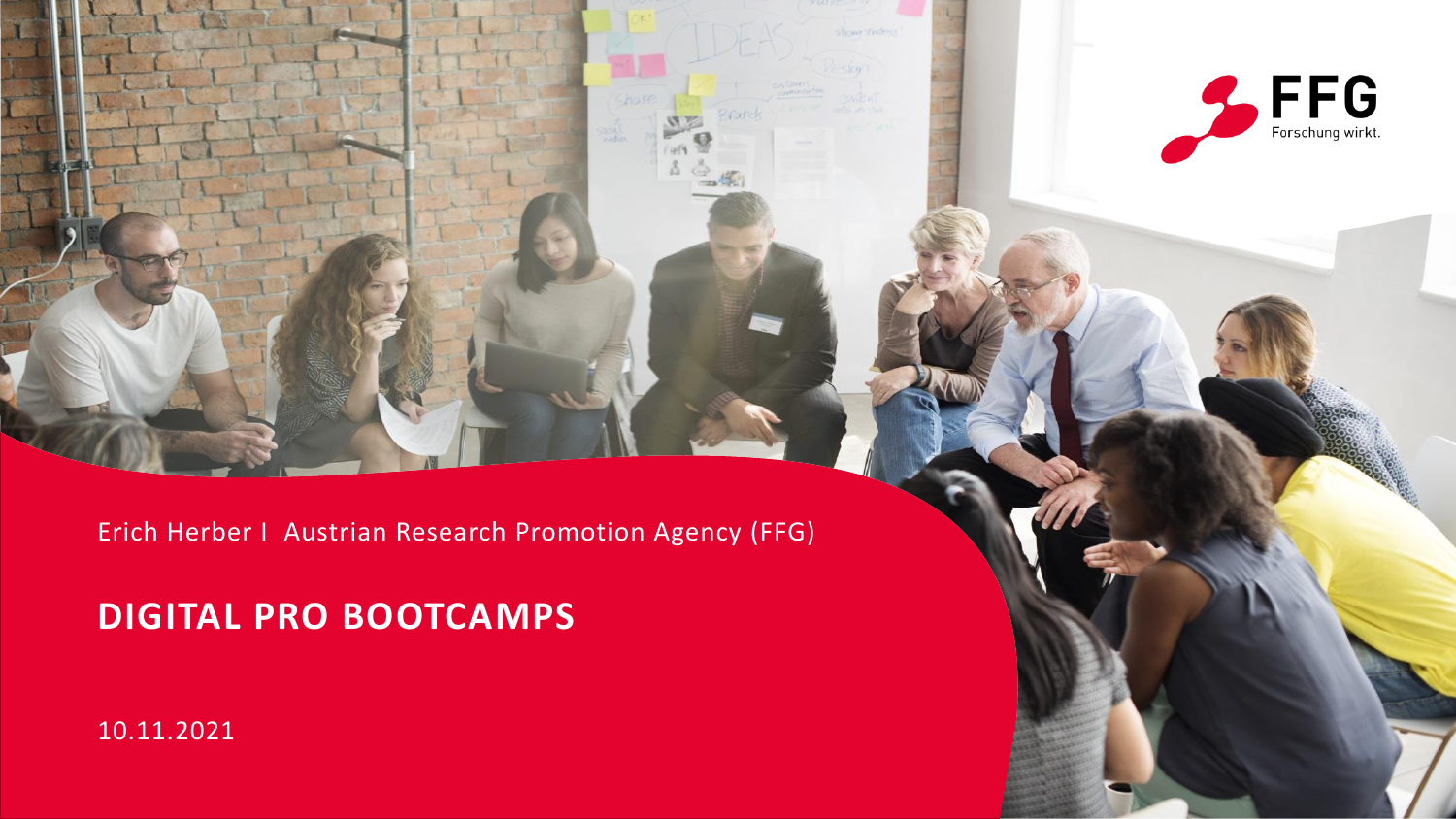

# **Development of Digital Skills**

Digital Pro Bootcamps

**The funding programme "Digital Pro Bootcamps" supports SMEs in Austria in developing digital skills of their employees in specific fields of digitalisation.** 

- − **Growing Need of digital skills**  the key to international competitiveness and growth.
- − **Gap between large companies and SMEs** in terms of the degree of digitalisation and high level digital skills.
- − To close the prevalent skills gap in digitalisation, **upskilling of staff** is an important requirement.

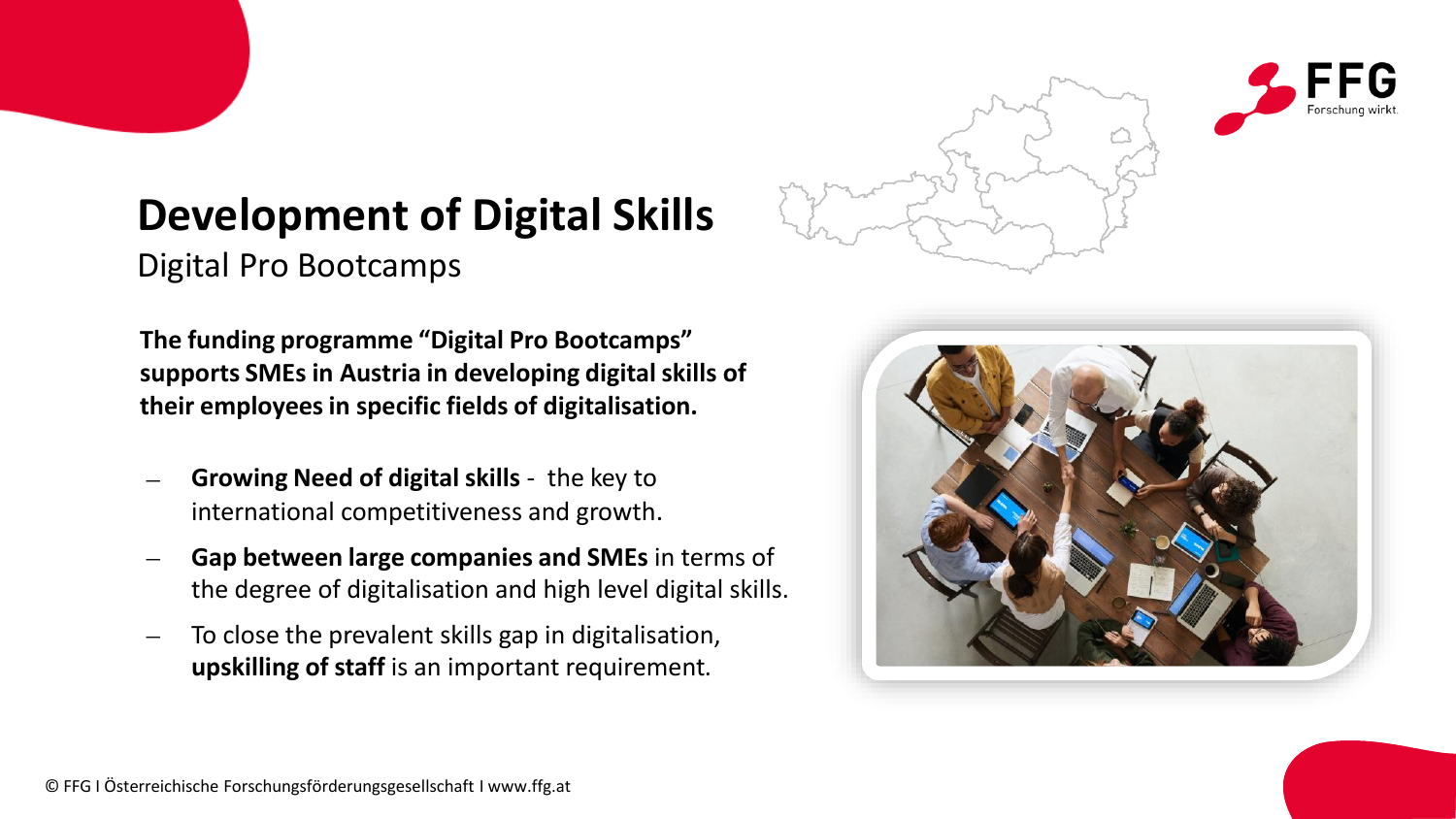![](_page_2_Picture_0.jpeg)

# **Digital Pro Bootcamps**

<https://www.ffg.at/digital-pro-bootcamps>

- − Digital Pro Bootcamps are projects that provide **intensive digital skills training programmes** for employees of Austrian companies - particularly SMEs.
- The training has a duration of several weeks and is implemented as a **'bootcamp'**.
- The funding programme provides funds to support the **design and the implementation**  of the bootcamp.
- − **A main aim is to teach advanced digital skills and practical skills (e.g. data science)** – Participants build up on existing skills, work on IT projects and receive expert feedback throughout their training.
- − **Scientific partners design the training programme** in cooperation with companies. The design particularly targets at the practical needs of the companies.
- − **Agreements**  Companies send highly motivated staff members to the training and agree on **IT projects** that shall be implemented in the company.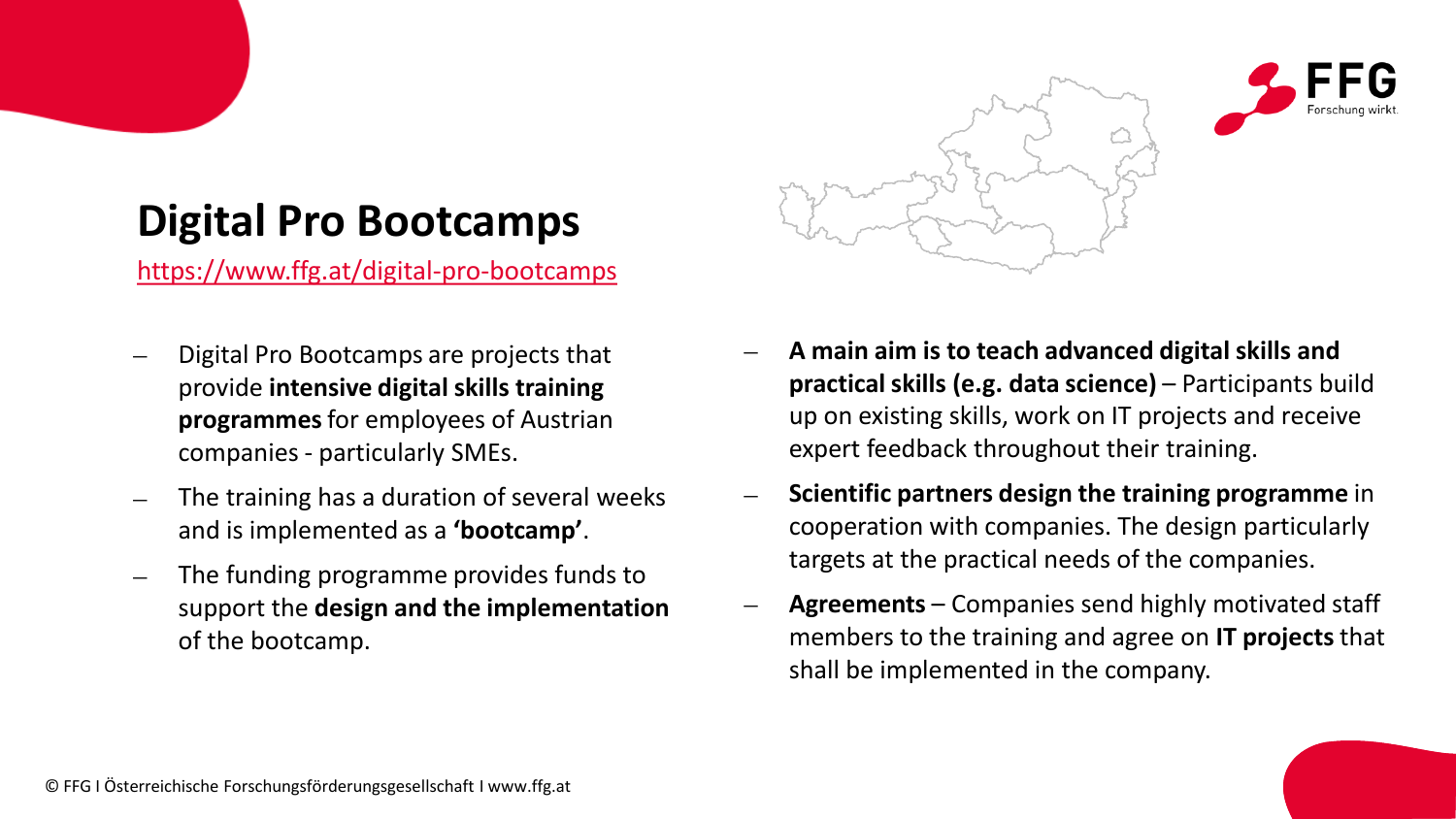$\equiv$  Bundesministerium Digitalisierung und Wirtschaftsstandort

![](_page_3_Picture_1.jpeg)

## **Digital Pro Bootcamps | Calls**

|                                 | First Call of Projects (2018-2019)<br>funded by the Federal Ministry for<br><b>Digital and Economic Affairs</b> | <b>Second Call of Projects (2020)</b><br>funded by the National Foundation for Research,<br><b>Technology and Development</b> |
|---------------------------------|-----------------------------------------------------------------------------------------------------------------|-------------------------------------------------------------------------------------------------------------------------------|
| <b>Funded Projects</b>          | 4 projects (total funding: EUR 1.67 Mio.)                                                                       | 3 projects (total funding: EUR 0.65 Mio.)                                                                                     |
| <b>Funded Partners</b>          | 34 companies, 11 scientific partners                                                                            | 20 companies, 5 scientific partners                                                                                           |
| <b>Topics adressed</b>          | Data Science, Data Security,<br><b>Artificial Intelligence</b>                                                  | Workplace Integrated Learning, Cyber<br>Security, Smart Factory                                                               |
| <b>Project Duration</b>         | $12 - 18$ months                                                                                                | $6 - 12$ months                                                                                                               |
| <b>Training Duration</b>        | 9 weeks                                                                                                         | 4 weeks                                                                                                                       |
| <b>Consortium (Minimum)</b>     | 1 Scientific Partner + 5 SME                                                                                    | 1 Scientific Partner + 3 SME                                                                                                  |
| <b>Funding Rate</b>             | Scientific Partners (100%);<br>Companies (50%-70%)                                                              | Scientific Partners (100%);<br><b>Companies (50%-70%)</b>                                                                     |
| <b>Max. Funding per Project</b> | 500.000 EUR                                                                                                     | 250.000 EUR                                                                                                                   |

© FFG I Österreichische Forschungsförderungsgesellschaft I www.ffg.at

**Info:** <https://www.ffg.at/digital-pro-bootcamps>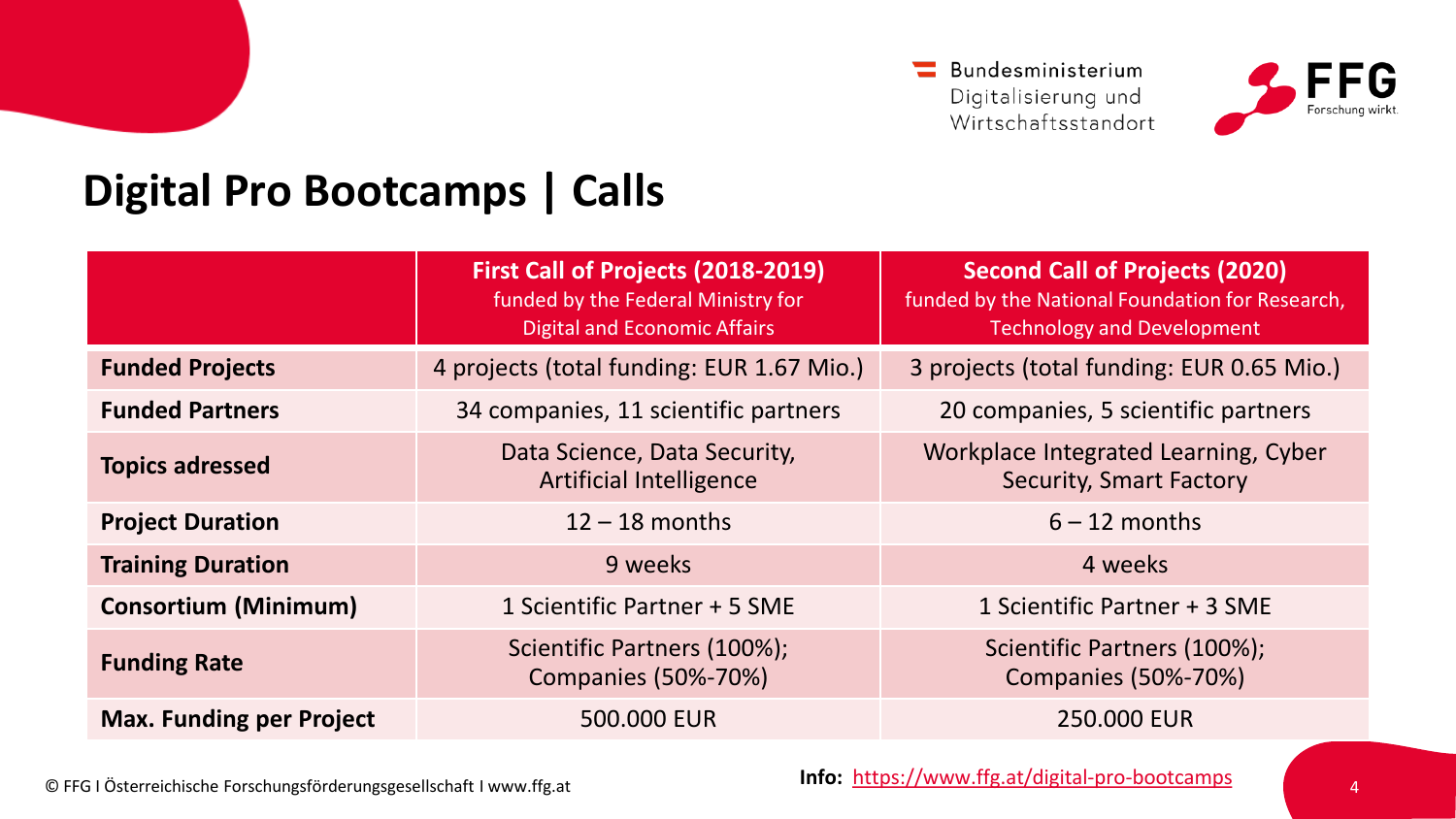## **Conclusions**

![](_page_4_Picture_1.jpeg)

![](_page_4_Picture_2.jpeg)

- The **format of the bootcamp** has contributed to reach the target groups, especially SMEs, as well as objectives of the programme (upskilling support to companies / knowledge transfer).
- **Strong company involvement** in the design of the training (IT projects) and **accurate duration**  of the bootcamp are important for the success and impact of the training.
- The intensive cooperation of the consortium had a positive impact on **mutual knowledge transfer** between research and companies.
- − **IT projects** and **peer learning activities** during the training contributed positively to the rapid transfer of skills into practice.
- Throughout the implementation, some companies had to deal with **unpredictable challenges** (e.g. time conflicts, everyday business, fluctuations, etc.).
- Parts of the bootcamps were successfully converted to **distance learning** during the coronavirus pandemic.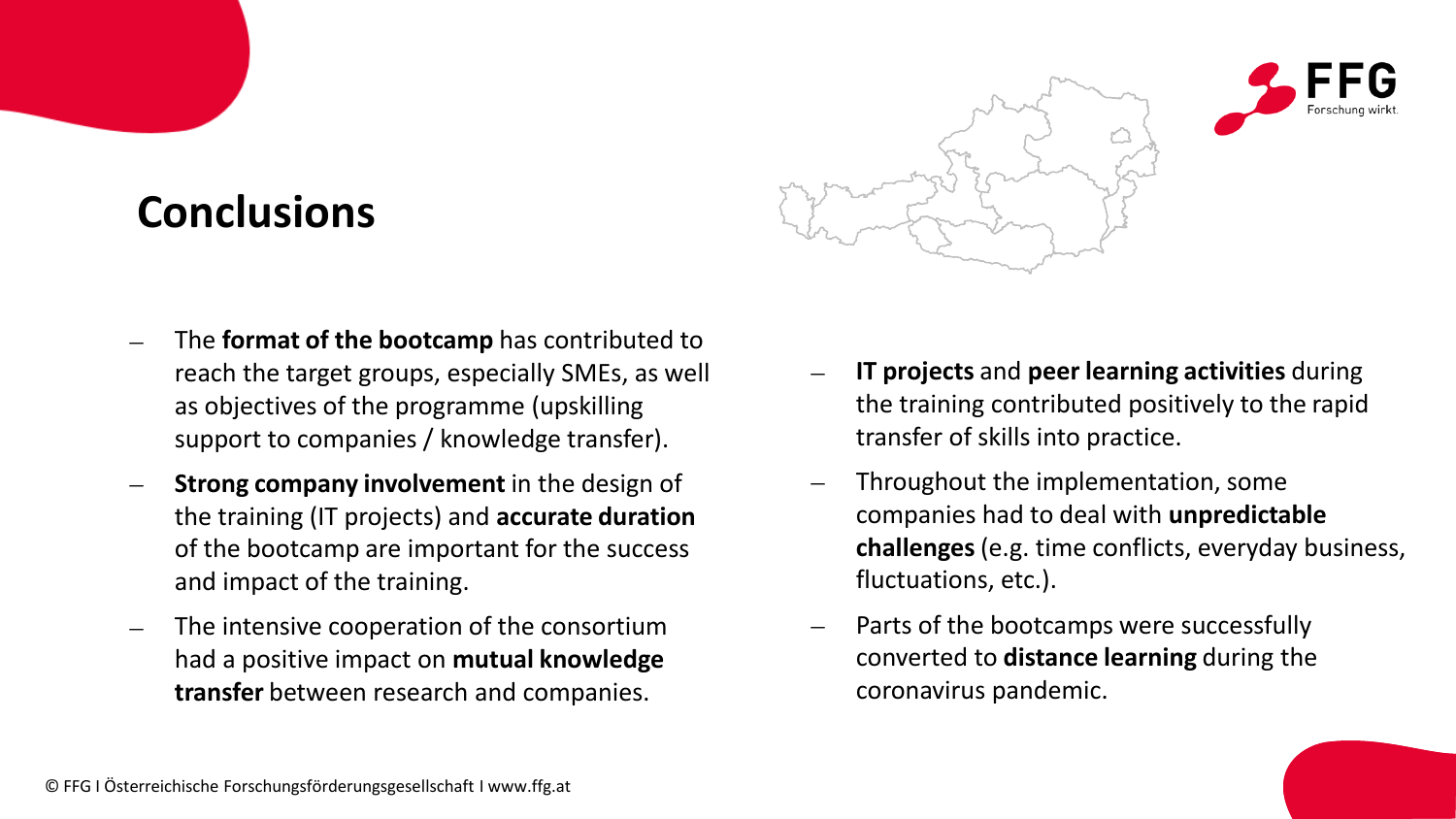![](_page_5_Picture_0.jpeg)

 $FFG$  Forschung wirkt.

### **THANK YOU!**

10.11.2021